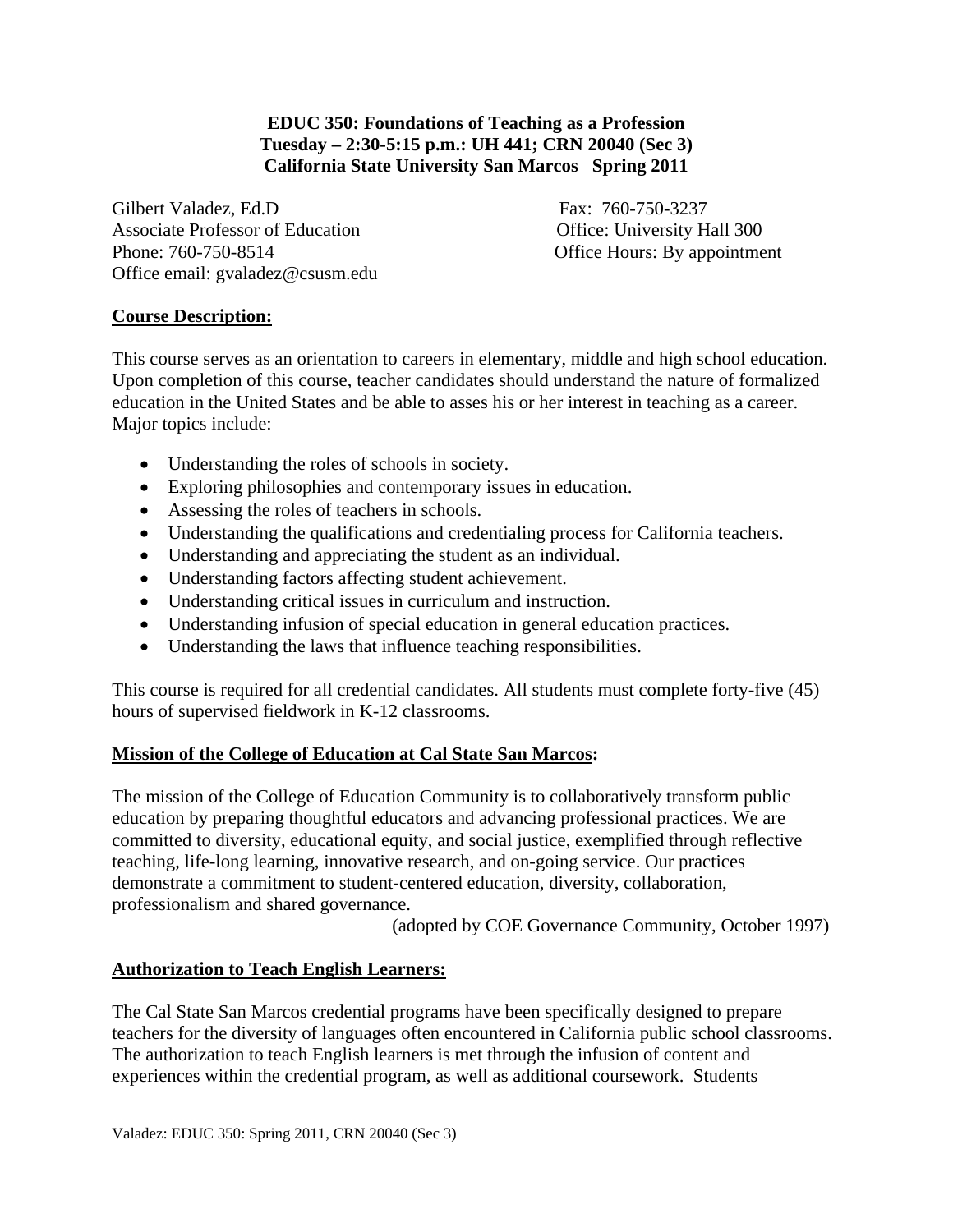successfully completing this program receive a credential with authorization to teach English learners.

(approved by CCTC in SB 2042 Program Standards, August 2002)

# **Special Education Inclusion:**

Consistent with the intent to offer a seamless teaching credential in the College of Education, this course will introduce the collaborative infusion of special education competencies that reflect inclusive educational practices. Students will demonstrate a knowledge of laws and dispositions that relate to special education through a variety of activities such as the viewing and analysis of the video F.A.T. City, reading and analysis of special education law, and *Creating an Inclusive School*.

# **Students with Disabilities Requiring Reasonable Accommodations:**

Students are approved for services through the Disabled Student Services Office (DSS). This office can be contacted by phone at (760) 750-4905, or TTY (760) 750-4909. Students authorized by DSS to receive reasonable accommodations should meet with their instructor during office hours or, in order to ensure confidentiality, in a more private setting.

## **All University Writing Requirement:**

**All University Writing Requirement**: In keeping with the All-University Writing Requirement, all 3 unit courses must have a writing component of at least 2,500 words (approximately). This will be met through written assignments.

# **CSUSM Academic Honesty Policy:**

Students will be expected to adhere to standards of academic honesty and integrity, as outlined in the Student Academic Honesty Policy. All written work and oral presentation assignments must be original work. All ideas/materials that are borrowed from other sources must have appropriate references to the original sources. Any quoted material should give credit to the source and be punctuated with quotation marks.

Students are responsible for honest completion of their work including examinations. There will be no tolerance for infractions. If you believe there has been an infraction by someone in the class, please bring it to the instructor's attention. The instructor reserves the right to discipline any student for academic dishonesty in accordance with the general rules and regulations of the university. Disciplinary action may include the lowering of grades and/or the assignment of a failing grade for an exam, assignment, or the class as a whole."

Incidents of Academic Dishonesty will be reported to the Dean of Students. Sanctions at the University level may include suspension or expulsion from the University.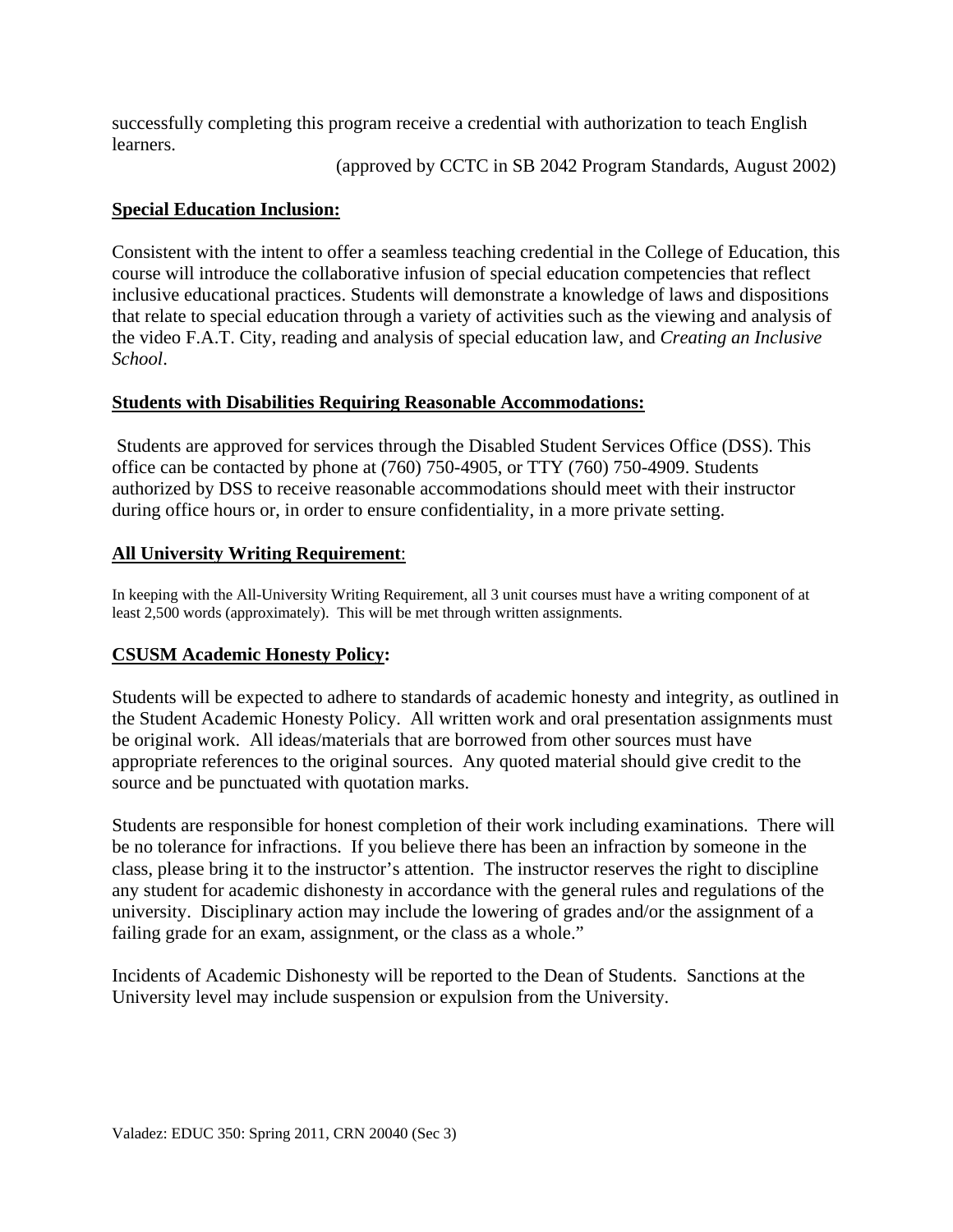# **Plagiarism:**

As an educator, it is expected that each student will do his/her own work, and contribute equally to group projects and processes. Plagiarism or cheating is unacceptable under any circumstances. If you are in doubt about whether your work is paraphrased or plagiarized see the Plagiarism Prevention for Students website http://library.csusm.edu/plagiarism/index.html. If there are questions about academic honesty, please consult the University catalog.

# **College of Education Attendance Policy:**

 Due to the dynamic and interactive nature of courses in the College of Education, all students are expected to attend all classes and participate actively. Absences and late arrivals/early departures will affect the final grade. A minimum grade of  $C+$  is required in EDUC 350 to qualify as prerequisite for admission to the Cal State San Marcos teacher credential program. COE attendance policy states, "At a minimum, students must attend 80% of class time, or s/he may not receive a passing grade for the course at the discretion of the instructor. Individual instructors may adopt more stringent attendance requirements." Should students have extenuating circumstances, please contact the instructor as soon as possible. In this section of EDUC 350, the instructor has adopted this additional policy: If you miss two class sessions, you cannot receive a grade of A or A -; if you miss three class sessions, you cannot receive a grade of  $B+$  or  $B$ .

# **Credential Program Recommendations:**

As one of several evaluation methods, EDUC 350 course instructors are asked for feedback concerning credential candidates who are applying for programs at Cal State San Marcos. Keep in mind that your professionalism and hard work in this class not only affect your course grade, but also indicate your readiness for a credential program.

# **Field Work:**

In addition to in-class work, assigned readings and projects, students will participate in 40 hours (5 classroom visits) of supervised fieldwork assignments in a variety of public school settings. Details on the fieldwork are found on the COE syllabus webpage, at the top of the list of syllabi for this semester. Documentation of these hours is required to receive a grade in EDUC 350. Cal State San Marcos students are expected to adhere to professional standards in their dress and behavior in the field. Required clearances (fingerprints, TB test) are the responsibility of the student. A recommendation (usually from the classroom teacher where most of the fieldwork is done, also known as a Field Experience Recommendation) is a requirement for admission to the Cal State San Marcos Teacher Credentialing programs.

# **Use of Technology:**

Students are expected to demonstrate competency in the use of various forms of technology (i.e. word processing, electronic mail, Cougar Course6, use of the Internet, and/or multimedia presentations). Specific requirements for course assignments with regard to technology are at the

Valadez: EDUC 350: Spring 2011, CRN 20040 (Sec 3)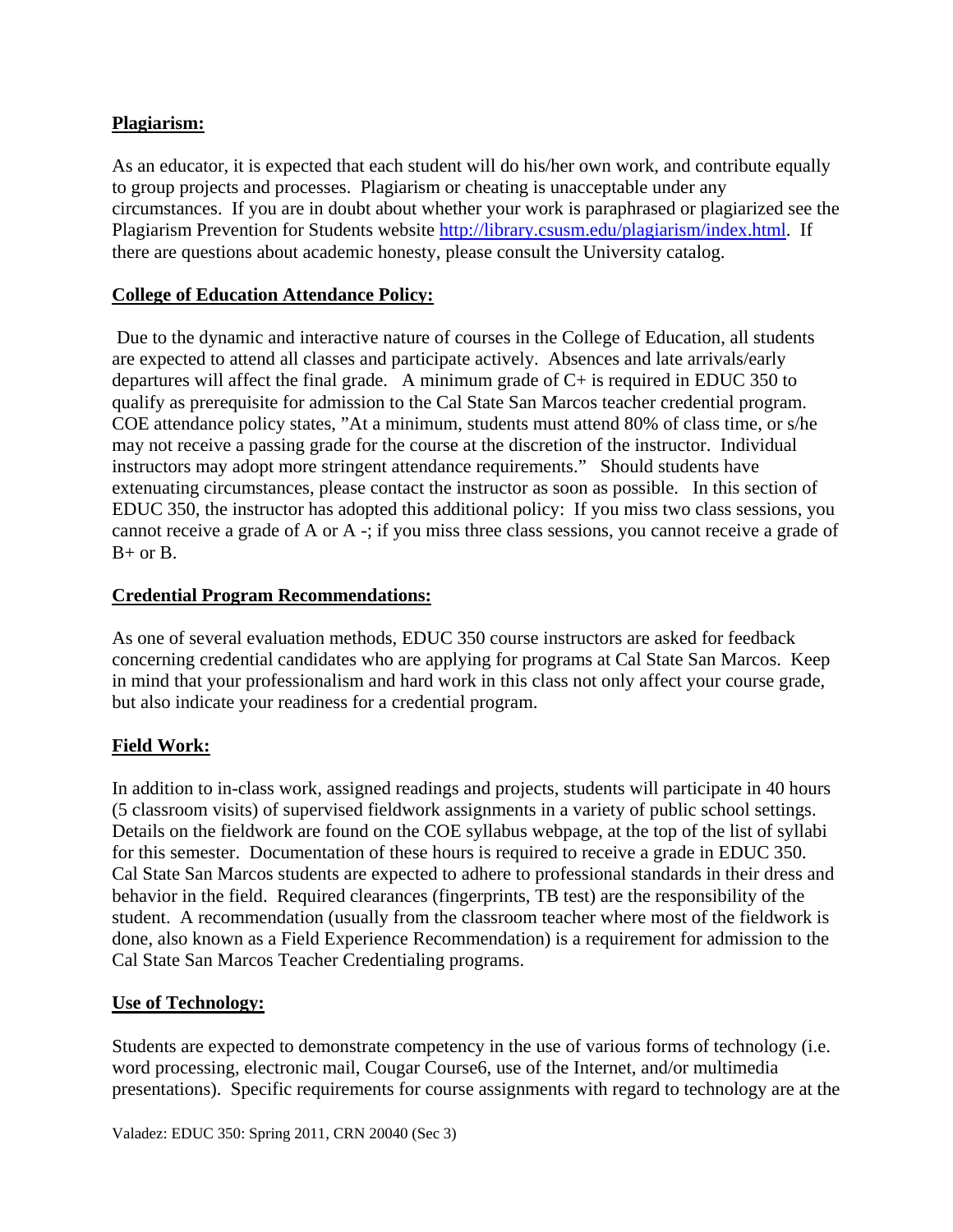discretion of the instructor. Keep a digital copy of all assignments for use in your teaching portfolio. All assignments will be submitted online, and some will be submitted in hard copy as well. Details will be given in class.

# **Electronic Communication Protocol**

Electronic correspondence is a part of your professional interactions. If you need to contact the instructor, e-mail is often the easiest way to do so. It is my intention to respond to all received emails in a timely manner. Please be reminded that e-mail and on-line discussions are a very specific form of communication, with their own nuances and etiquette. For instance, electronic messages sent in all upper case (or lower case) letters, major typos, or slang, often communicate more than the sender originally intended. With that said, please be mindful of all e-mail and online discussion messages you send to your colleagues, to faculty members in the College of Education, or to persons within the greater educational community. All electronic messages should be crafted with professionalism and care.

Things to consider:

- Would I say in person what this electronic message specifically says?
- How could this message be misconstrued?
- Does this message represent my highest self?
- Am I sending this electronic message to avoid a face-to-face conversation?

In addition, if there is ever a concern with an electronic message sent to you, please talk with the author in person in order to correct any confusion.

**Note**: As this is a hybrid class, five of your class sessions will be conducted on line. It is your responsibility to complete the work assigned for a given class session. You will be graded for the content and or participation in these required activities. Please send any email correspondence to the Cougar Course mailbox and not the CSUSM server. Also, please not that late assignments will be given reduced points.

# **Teaching Performance Expectation (TPE) for EDUC 350**:

A primary goal of EDUC 350 is to begin the process of developing teacher candidates to become professional educators. The following TPE of the California Commission for Teacher Credentialing is expected to be met during this course:

# **TPE 12: Professional, Legal and Ethical Obligations**

Candidates are aware of their own personal values and biases and recognize ways in which these values and biases affect the teaching and learning of students. They resist racism and acts of intolerance. Candidates appropriately manage their professional time spent in teaching responsibilities to ensure that academic goals are met. Candidates for a Teaching Credential understand and honor legal and professional obligations to protect the privacy, health, and safety of students, families, and other school professionals. They are aware of and act in accordance with ethical considerations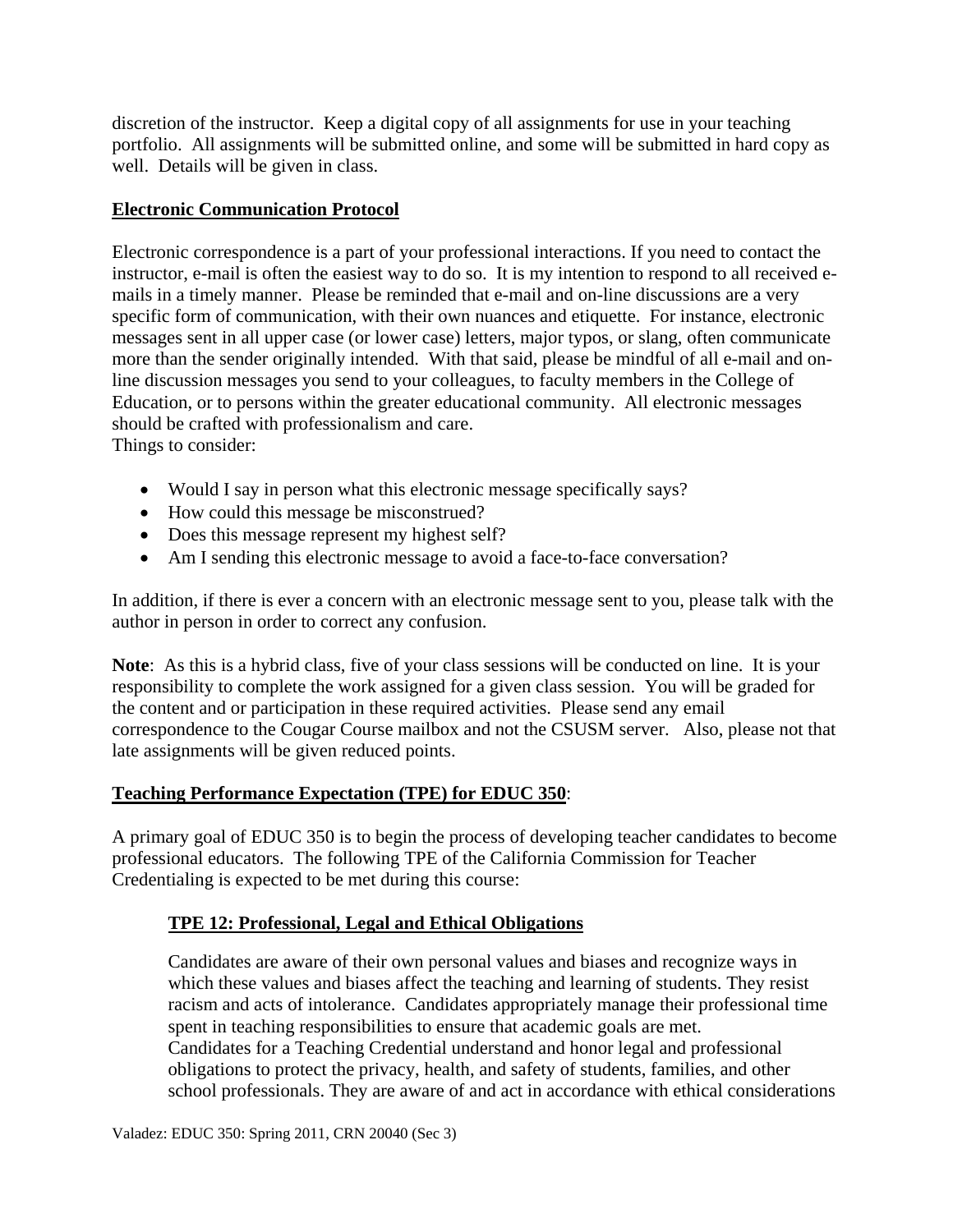and they model ethical behaviors for students. Candidates understand and honor all laws relating to professional misconduct and moral fitness.

# **Teaching Performance Assessment for Developing as a Professional Educator**

The successful completion of the personal philosophy assignment is a requirement for completion of this course and is a component of partially meeting the TPE described above. This statement will be used for assessment both in the course and at completion of the College of Education program. Retain an electronic copy of your statement for submission for your portfolio at the completion of your teacher education program.

# **Class Discussions and Participation:**

Students will engage in student-centered learning each class session, and will be expected to actively participate.

- Do you participate in class discussions productively, sharing your knowledge and understandings?
- Do you interact productively with your peers, taking on a variety of roles (leader, follower, etc.)?
- Do you contribute appropriately to group work—do you "do your share"?
- Are you able to accept others' opinions?
- Are you supportive of others' ideas?
- Do you support your peers during their presentations?
- Can you monitor and adjust your participation to allow for others' ideas as well as your own to be heard?

# **Course Requirements:**

Teacher education is a professional preparation program. It is expected that students will come to class prepared to discuss the readings, submit required assignments, and participate in class activities. Students are expected to adhere to academic honesty and integrity, standards of dependability, confidentiality and writing achievement. Because it is important for teachers to be able to effectively communicate their ideas to students, parents, colleagues, and administrators, writing that is original, clear and error-free is a priority for the College of Education. It is expected that work will be turned in on time. Please discuss individual issues with the instructor. Points will be deducted if assignments are submitted late (10% penalty per day late; no credit will be awarded if the assignment is one week late).

# **Required Texts:**

- Nieto, Sonia. (2006). *Why We Teach*. NY: Teachers College Press. ISBN 0807745936, Approximately \$12 - 20.
- Grant, Carl. A. & Gillette, Maureen. (2005). *Learning to Teach Everyone's Children: Equity, Empowerment*

Valadez: EDUC 350: Spring 2011, CRN 20040 (Sec 3)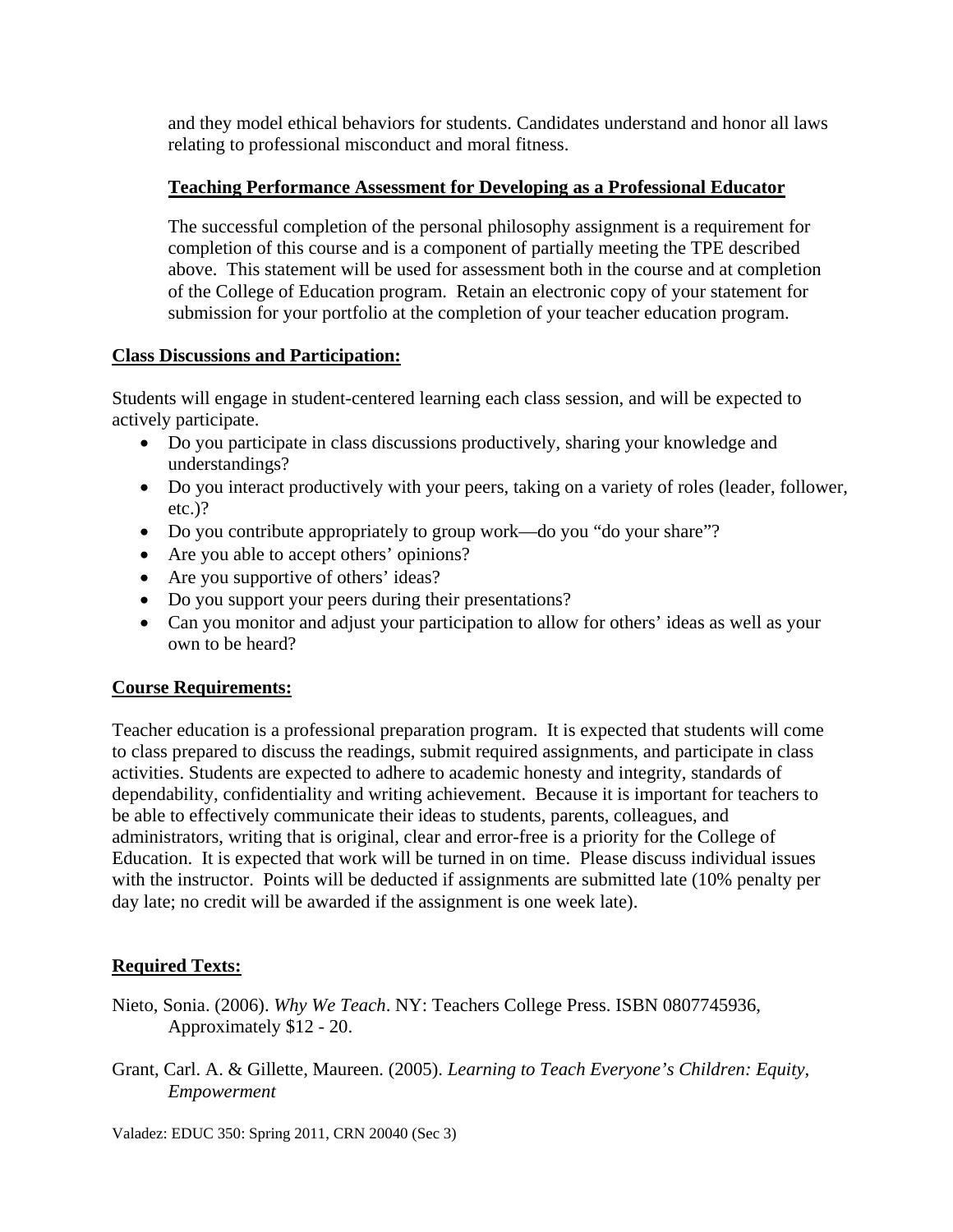Villa, R. A. and Thousand, J. S. (2005). *Creating an Inclusive School* (2nd ed.). Alexandria, VA: Association for Supervision and Curriculum Development. , ISBN 0-87120-251-4 Approximately \$12 - 25

## **Assignments and grading:**

1. Reading log 10 points

The reading log provides an opportunity to reflect on learning about teaching through the assigned readings for each week. In the reading log, do not summarize. Instead, respond to the readings: agree, disagree, note specific ideas, etc. Entries should be 1 paragraph in length. Log entries for the Monday/Wednesday class must be submitted via the course Cougar Course site by the prior Friday at noon each week.

Individual submissions are not graded; rather, their timely submission is noted and points are assigned on the basis of having completed the assignment for the semester. No credit will be given for late submissions. In extraordinary circumstances, if you do not have access to Cougar Course for a timely submission, you may email the log entry to me by Friday at noon at gvaladez@csusm.edu. Later, when you have Cougar Course access, you will resubmit. Also, keep the syllabus schedule as the entries are not assigned in a chronological order.

2. Current events in education 5 points 5 points

Sign up for a date when you will be responsible for presenting an item from the week's news in K-12 education (10 minutes maximum). The item may be from television, radio, internet (e.g., www.edweek.org/), newspaper, or magazine, and may pertain to local, national/, or international issues. You will summarize and present the importance of the news for your classmates. After you present your current event, go to the Cougar Course site and submit a one-sentence report as the "CE" ("Current Events") assignment, so that you can receive credit.

3. Interview of a teacher 15 points of  $\alpha$  teacher 15 points

Details are below. The written report is due via the Cougar Course site on **Mar 1** 

4. Inclusion (The outsider) 10 points

Many students with special needs come to view themselves as *outsiders* because they are labeled as different from the typical student. Following the procedures written below you will write a reflective essay about inclusion. The assignment is due on Cougar Course on **Apr 26**.

5. Classroom observation reports 15 points

Using the classroom observation instrument provided in class, complete 45 hours of classroom observations in your field sites. Submit your 5 reports observations on **May 3.** 

Valadez: EDUC 350: Spring 2011, CRN 20040 (Sec 3)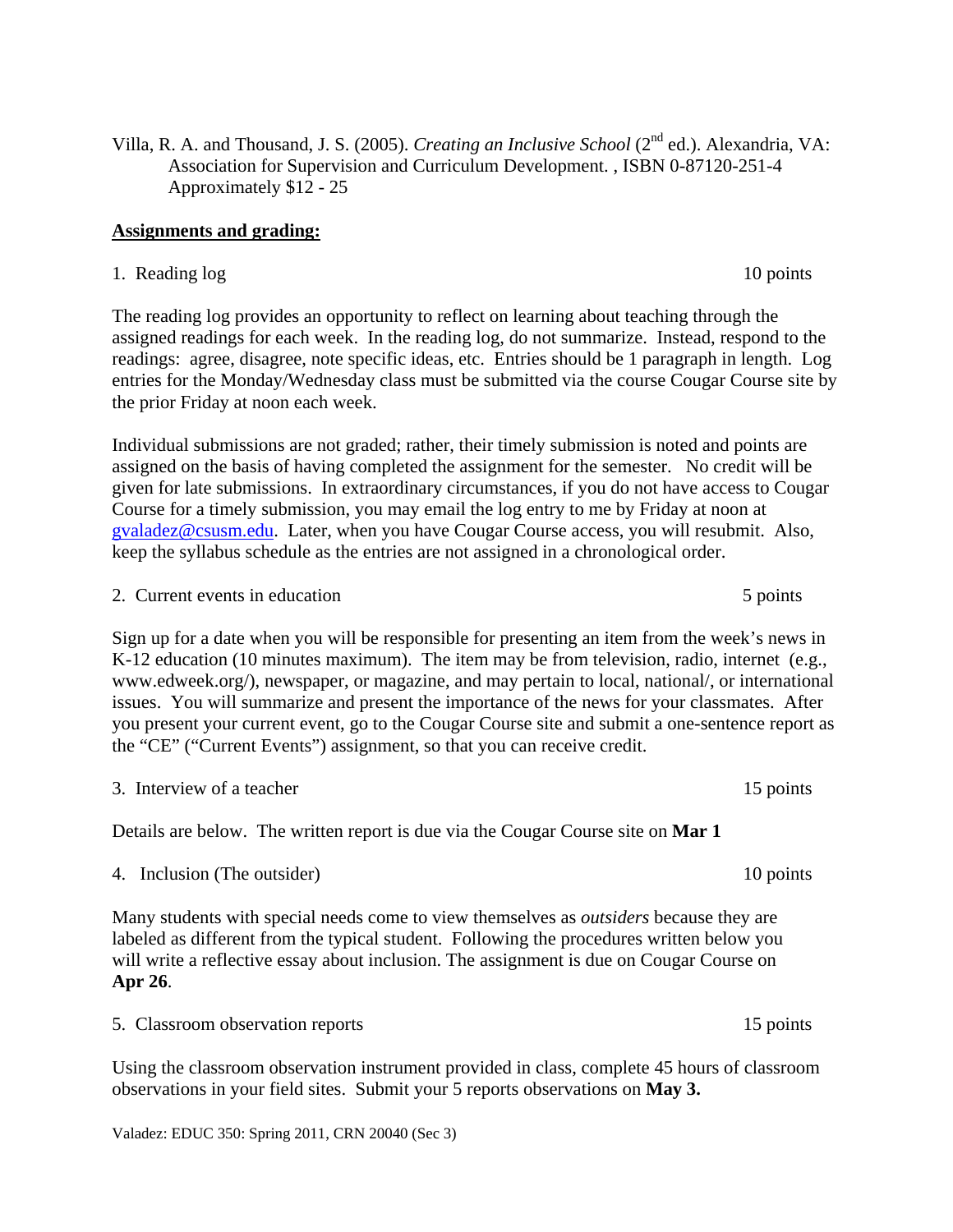6. Contemporary issues research 15 points

Choose (1) an issue that interests you (from the topics given to you by the instructor) and (2) one or two partners with whom to work. Research the issue and prepare an oral report to share in class. The report should describe and analyze the issue. Reports to the class will be spaced out over the class periods during the second half of the semester. When you present your research orally, provide a one-page summary and a reference list for your classmates. Each partner must submit the one-page summary to the Cougar Course site to receive credit for this assignment.

7. Personal philosophy of schooling, learning and teaching 15 points

You will write a 4-5 page paper describing your philosophy of schooling, learning and teaching. Details are below. The written report is to via the Cougar Course site on **May 10.** 

8. Web Based Learning 5 points 5 points 5 points 5 points 3 points You will complete five forums on line in the Moodle shell. You will complete all five questions on line. Each question will be graded a point. This discussion forum will be your class work for **Mar 29** and **Apr 19**.

9. Participation 10 points

This course is designed for active learning during class sessions. In order for this course to succeed for individuals and the group, students must come to class prepared to discuss assigned readings/topics and to participate in class activities. See details above in "Class Discussions and Participation."

Grades will be determined by the total number of points earned (100 points possible):

**A** = 93-100 ,**A**– = 90-92, **B+** = 87-89, **B** = 83–86, **B**- = 80-82, **C+** = 77-79, **C** = 73-71, **C**- = 70- 72,  $\mathbf{D} = 60 - 69$ ,  $\mathbf{F} = 0 - 59$ 

## **Assignment #3: Interview of a Teacher**

In this assignment, you will interview a teacher and write a 3–4 page summary of what you learned from him or her. Your purpose is to render a sketch so that your reader may be able to envision the teacher as a person with a distinct philosophy and experience.

## *Gathering information:*

Interview a current or retired teacher who has had at least 3 years of full–time experience in elementary, middle, or secondary school classrooms. Suggested questions are:

5 points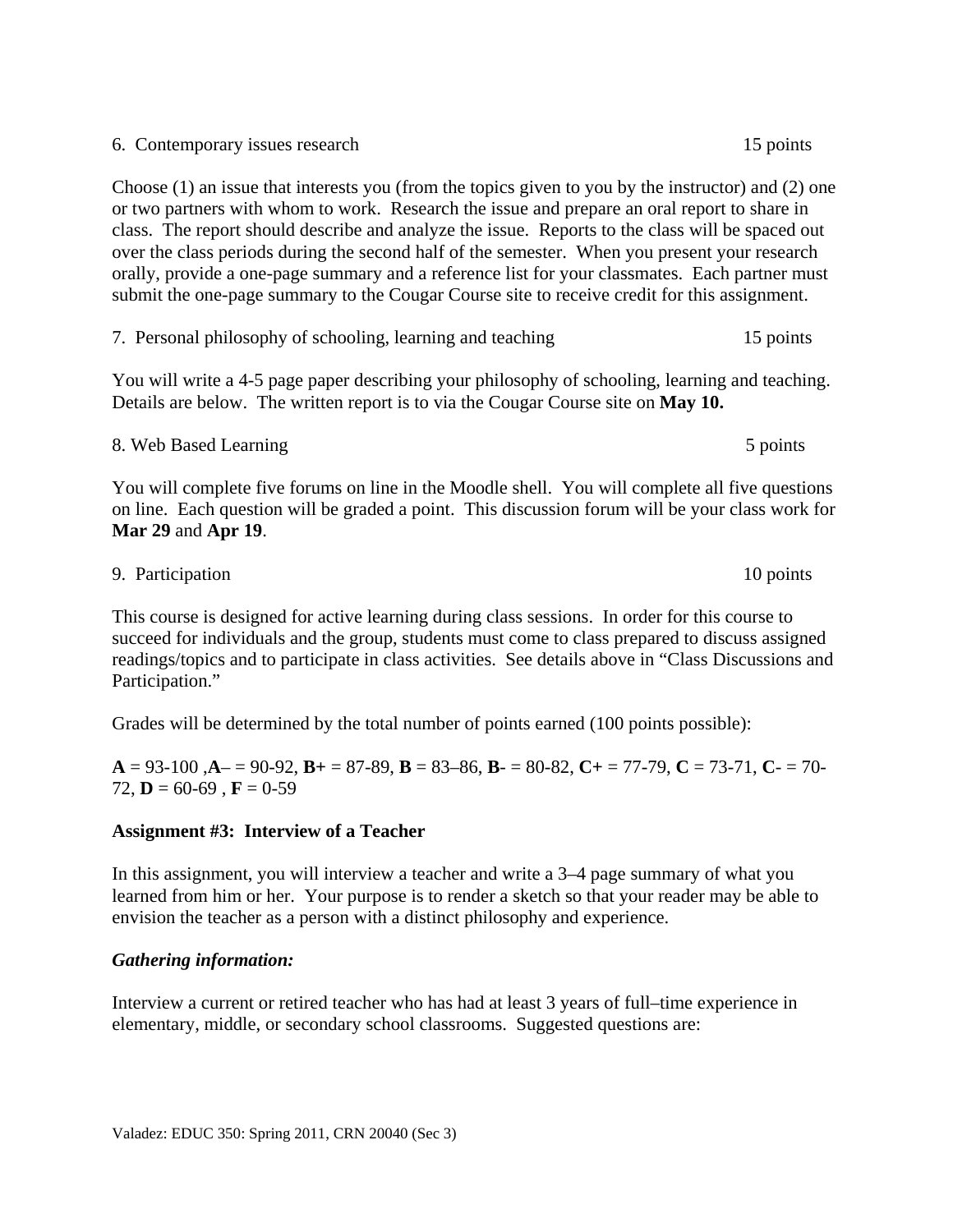What professional education did the teacher have? How helpful was it in learning to teach? Why did the teacher choose to enter teaching? How attractive was the profession to prospective teachers at that time? What were the other career paths available; were any others seriously considered? Does the teacher have any regrets about becoming a teacher? At what point did the teacher feel comfortable as a teacher?

What were/are the teacher's goals for the education of students? Have these goals changed over the years?

What career moves (school buildings, grade level, special students, subject matter, etc.) has the teacher made? To what extent were those moves voluntary? For current teachers, are further moves desired? If so, what are they, and why?

What have been the major joys and frustrations of teaching? What would help increase the joys and minimize the frustrations? On what issues does the teacher feel strongly about making changes in the way that schooling occurs now?

How did/does the teacher learn about his/her students' lives and needs? How similar are the backgrounds of the teacher and his/her students? What have been the teacher's experiences with "culture shock" in working with students from different backgrounds?

What are some favorite memories from the teacher's classroom? Does the teacher tend to remember individual students or activities, or are the memories more general?

What does the teacher think of current "hot issues" in education such as the California High School Exit Exam and the No Child Left Behind Act? How does the teacher take action to address new reforms that impact his/her classroom?

What is the teacher's metaphor for "teaching" or "teacher"? What are the main features of the teacher's approach toward teaching? What has the teacher learned from being a teacher?

## *Analysis:*

After collecting your information, think about what you have learned about this teacher. Focus on a few themes that best characterize what you have heard. Do not try to be all-inclusive. *Protect your teacher's confidentiality by using a pseudonym and masking identifying details.* 

In your analysis, incorporate what you have been learning about becoming and being a teacher. How does your teacher fit within the material addressed in your readings and in class? What issues are raised through your interview? What are the implications of your interview as you think about becoming a teacher? Be sure you include at least one reference to the readings/discussions we have in class.

## *Criteria for evaluation:*

Exemplary papers are characterized by:

Completeness of description of the teacher's experiences and views Explanation of how the teacher interview relates to your thinking about teaching Integration of coursework (readings + discussions) into the analysis Correct grammar, syntax, and spelling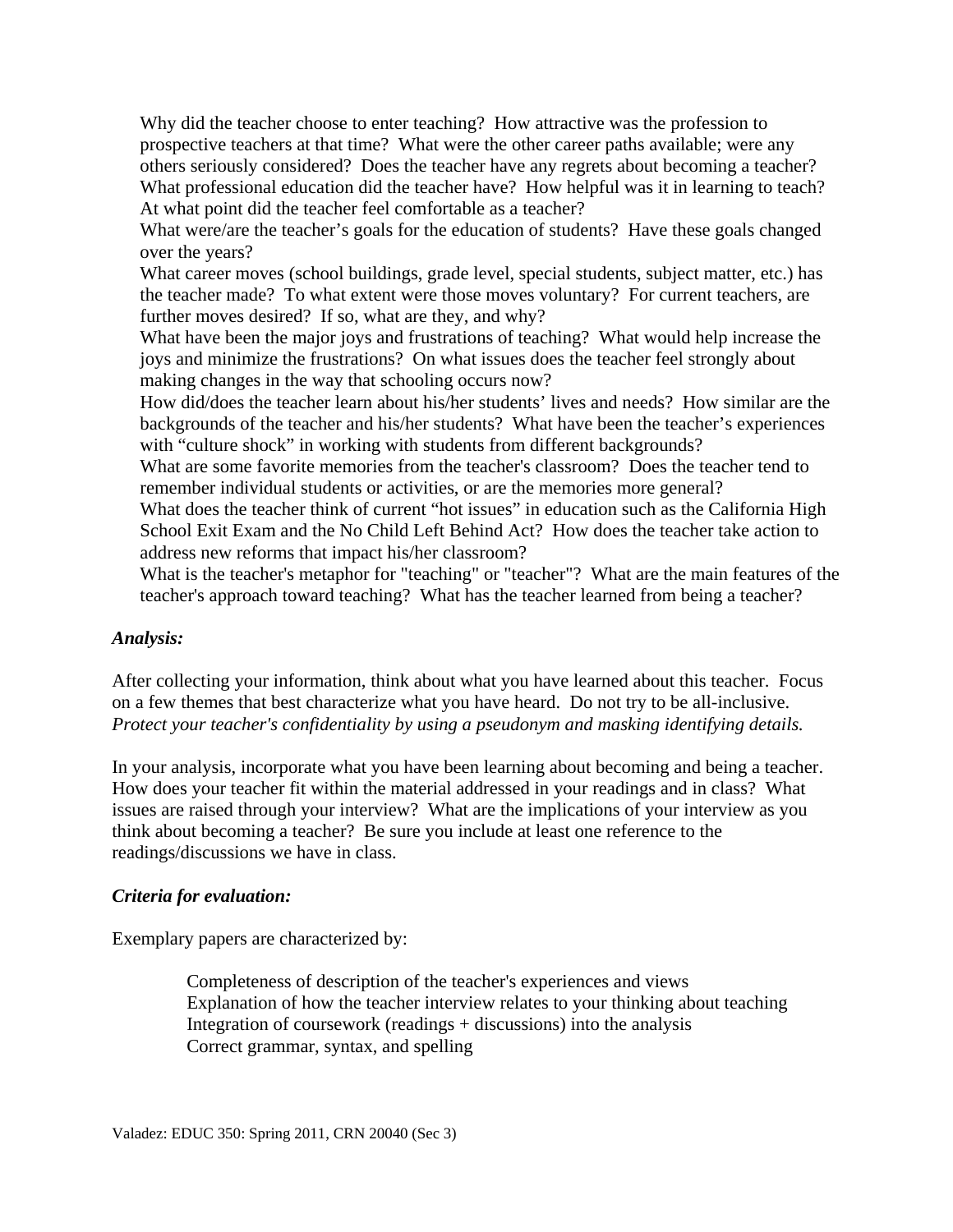## **Assignment #4: Inclusion (The outsider)**

Many students with special needs come to view themselves as *outsiders* because they are labeled as different from the typical student. But most of us experienced some sense of being an outsider during our K-12 years. After reading chapters 1-3 in *Creating an Inclusive School* and at least two of the *Voices of Inclusion*, write a reflective essay (2 to 3 pages, double spaced) wherein you comment on your own (or a friend's) school experience that caused you to feel like an outsider. Reasons could include differences due to gender, religion, looks, beliefs/interests, family situation, academic ability, etc. Make at least 1 specific connection to the VT text. Consider the following questions:

What personal characteristics fostered your or your friend's feeling of being different?<br>How did you react and cope with the situation?<br>Did you share your experience with any teachers? Did any teachers assist you? How did you react and cope with the situation?

What could school staff, parents or friends have done to help?

In what ways did this experience change you? What did you "learn" from this experience? How might this experience make you a more sensitive teacher?

# **Assignment # 7: Philosophy of education paper**

Write a 4-5-page paper (double-spaced) that explains your personal philosophy of schooling, learning and teaching. Follow the template below, and self-assess before you turn in the paper.

## **Paper Introduction**

Name your philosophy (or combination of philosophies) as described by Grant & Gillette Ch 8.

Explain why you are attracted to this philosophical stance. Is it due to your own schooling and/or background, what you've seen in schools since your own school days, the influence of particular persons, texts, other experiences with children/youth, etc.?

Describe the level of schooling and subject field(s) you hope to teach.

## **Nature of schooling**

Describe what you believe is the purpose of schooling in a democracy. How will you as a teacher help achieve these purposes? Give 1-2 examples of how this will look in your classroom/career.

#### **Nature of the learner**

Describe what you believe is the nature of the learner.

What are your thoughts about the students you will teach? What do they need from a teacher Give 1-2 examples of how this will look in your classroom.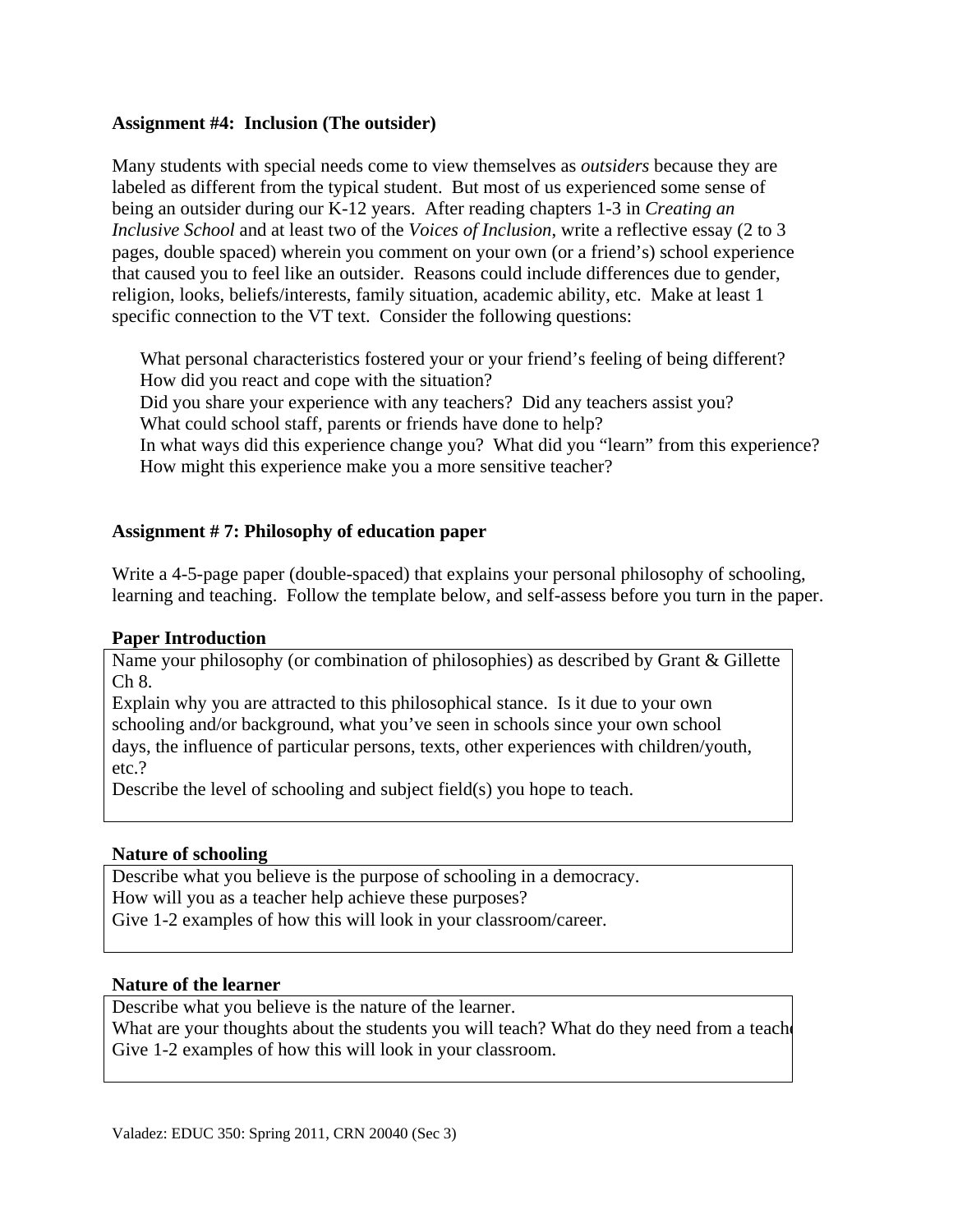## **Nature of the teaching/learning process**

 meaningful learning activities? Describe what you believe is the nature of the teaching/learning process?. What do you believe counts as knowledge and how should it be presented? How will you as a teacher use subject matter and other experiences to guide students towar

Give 1-2 examples of how this will look in your classroom.

## **Teacher dispositions and actions**

Describe what behavior (disposition/attitude & actions) you will exhibit in order to carry out your philosophical position.

Give 1-2 examples of how this will look in your career.

## **Conclusion**

Recap your philosophy. What are your outstanding questions/concerns/thoughts about becoming a teacher?

# **Criteria for Self- Assessment of Philosophy Paper**

Be sure to self-assess using the following criteria. Submit the self-assessment with your final draft of your philosophy paper (at least one "beefy" paragraph). These are the criteria that will be used to evaluate your philosophy paper.

Exemplary papers have the following characteristics:

**Ideas:** The paper is clear and focused. It holds the reader's attention. Relevant information and details enrich the central theme. Ideas are supported by research, practical knowledge and experience. Conclusions show insight.

**Organization:** The organizational structure enhances and showcases the central idea or theme of the paper. An inviting introduction draws the reader in; a satisfying conclusion leaves the reader with a sense of closure and resolution. Sequencing is logical and effective. Thoughtful transitions tie parts together. The paper flows so smoothly, the reader hardly thinks about it.

**Connections**: The paper includes multiple references to EDUC 350 class experiences (specific text selections, class discussions, fieldwork observations, assignments, current events, etc.). **Voice:** The writer of this paper speaks directly to the reader in a manner that is individual, compelling, engaging, and has personality.

**Sentence Fluency:** The writing has an easy flow. Sentences enhance the meaning. Sentences vary in length and structure. The piece has purposeful and varied sentence beginnings.

**Conventions:** The writer demonstrates a good grasp of standard writing conventions. Spelling is generally correct. Punctuation is accurate. Grammar and usage are correct. Paragraphing tends to be sound. The piece needs very little additional editing.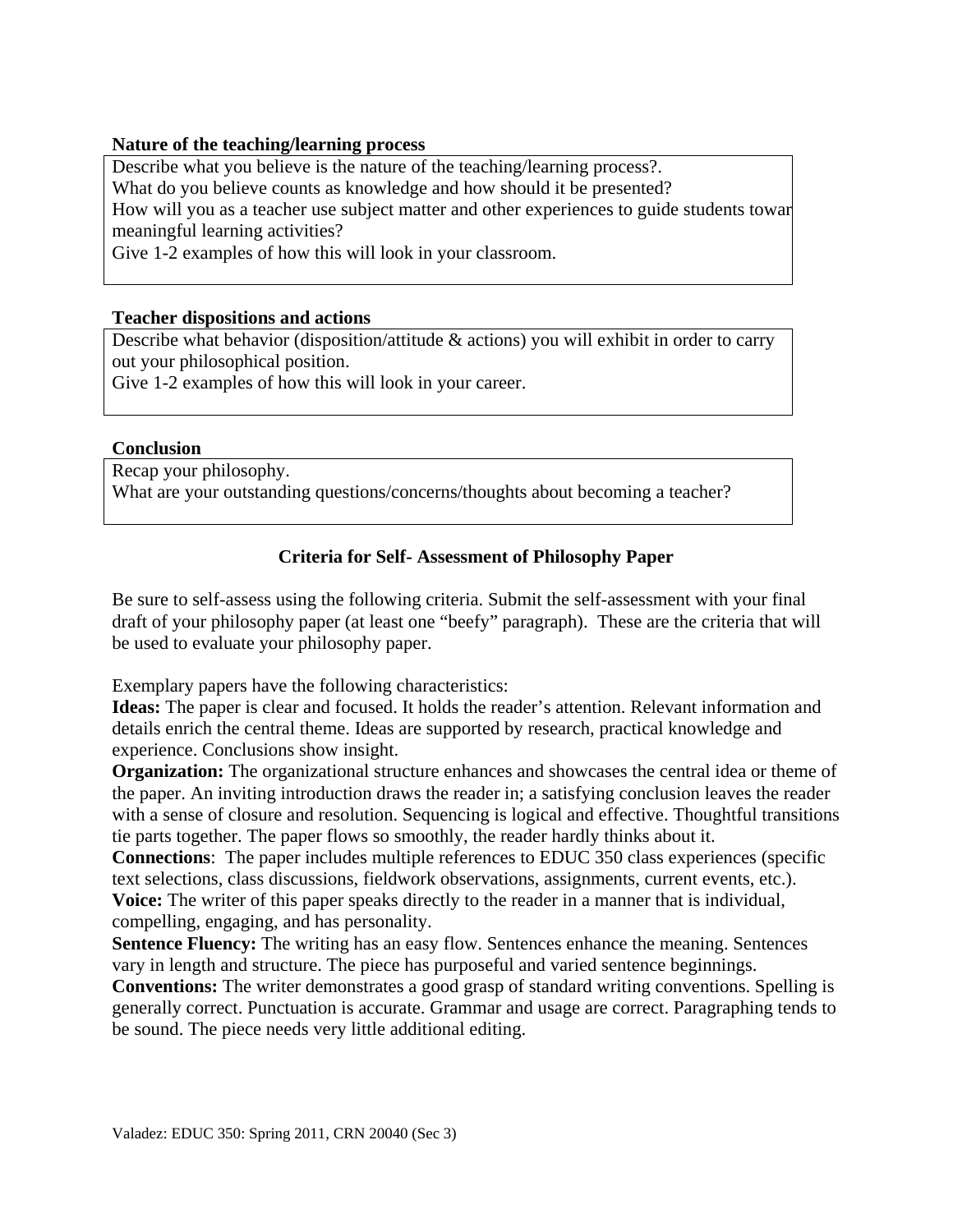# **Schedule as of 01/25/11 Schedule is subject to change at the discretion of the instructor**

| <b>Date</b> | <b>Topic</b>                                                | Reading log due on date of class                                                                                                                            | <b>Assignment</b>                                                                                                                                                                     |
|-------------|-------------------------------------------------------------|-------------------------------------------------------------------------------------------------------------------------------------------------------------|---------------------------------------------------------------------------------------------------------------------------------------------------------------------------------------|
| Jan 25      | Course<br>introduction                                      | Read the field experience guidelines at<br>www.csusm.edu/coe You will find this at<br>the top of the Spring syllabi webpage,<br>"EDUC 350 Field Experience" | <b>Access:</b> Cougar course<br>website at<br>http://cc.csusm.edu/<br>Read: EDUC 350<br>advising session info<br>at:<br>http://www.csusm.edu/coe/ad<br>vising/credentialfinishing.htm |
|             |                                                             |                                                                                                                                                             |                                                                                                                                                                                       |
| Feb 1       | Becoming a<br>teacher                                       | Log 1: GG ch. $6$                                                                                                                                           | Current events reports                                                                                                                                                                |
|             |                                                             | Mechanics of obtaining a credential:<br>student services information session<br>Discussion of article- "Perfect day: A<br>meditation about teaching"        | <b>Read:</b> Perfect day<br>article.                                                                                                                                                  |
| Feb 08      | The goals of                                                | Discussion of "The                                                                                                                                          | Current events reports                                                                                                                                                                |
|             | education and<br>guidelines for<br>the teacher<br>interview | goals of education article."<br>Log $7: VTch 1, 2$                                                                                                          | <b>Read:</b> Goals of education<br>article.                                                                                                                                           |
| Feb 15      | Bloom's                                                     | Fat city video                                                                                                                                              | Current events reports                                                                                                                                                                |
|             | taxonomy and<br>Gardner's<br>multiple<br>intelligences      | Log 2: GG ch 1 and The Goals of<br>Education on WeCT.                                                                                                       | <b>Review:</b> online resources for<br>this session.                                                                                                                                  |
| Feb 22      | <b>Inclusion-Fat</b><br>City video and                      | Fat city video and discussion                                                                                                                               | <b>Review:</b> online resources for<br>this session.                                                                                                                                  |
|             | discussion                                                  | Log $3:GGch 8$                                                                                                                                              | Current event reports                                                                                                                                                                 |
| Mar 1       | Second language<br>issues and<br>inclusive<br>education     | Discussion of "The Gardener's story" and<br>SADIE demonstraton.                                                                                             | Due: Teacher interview<br>Current events reports                                                                                                                                      |
|             |                                                             |                                                                                                                                                             | <b>Read:</b> Gardeners' story<br>article.                                                                                                                                             |
| Mar 8       | Ethics                                                      | Ethics role play activity and philosophy<br>paper overview.                                                                                                 | Current events reports                                                                                                                                                                |